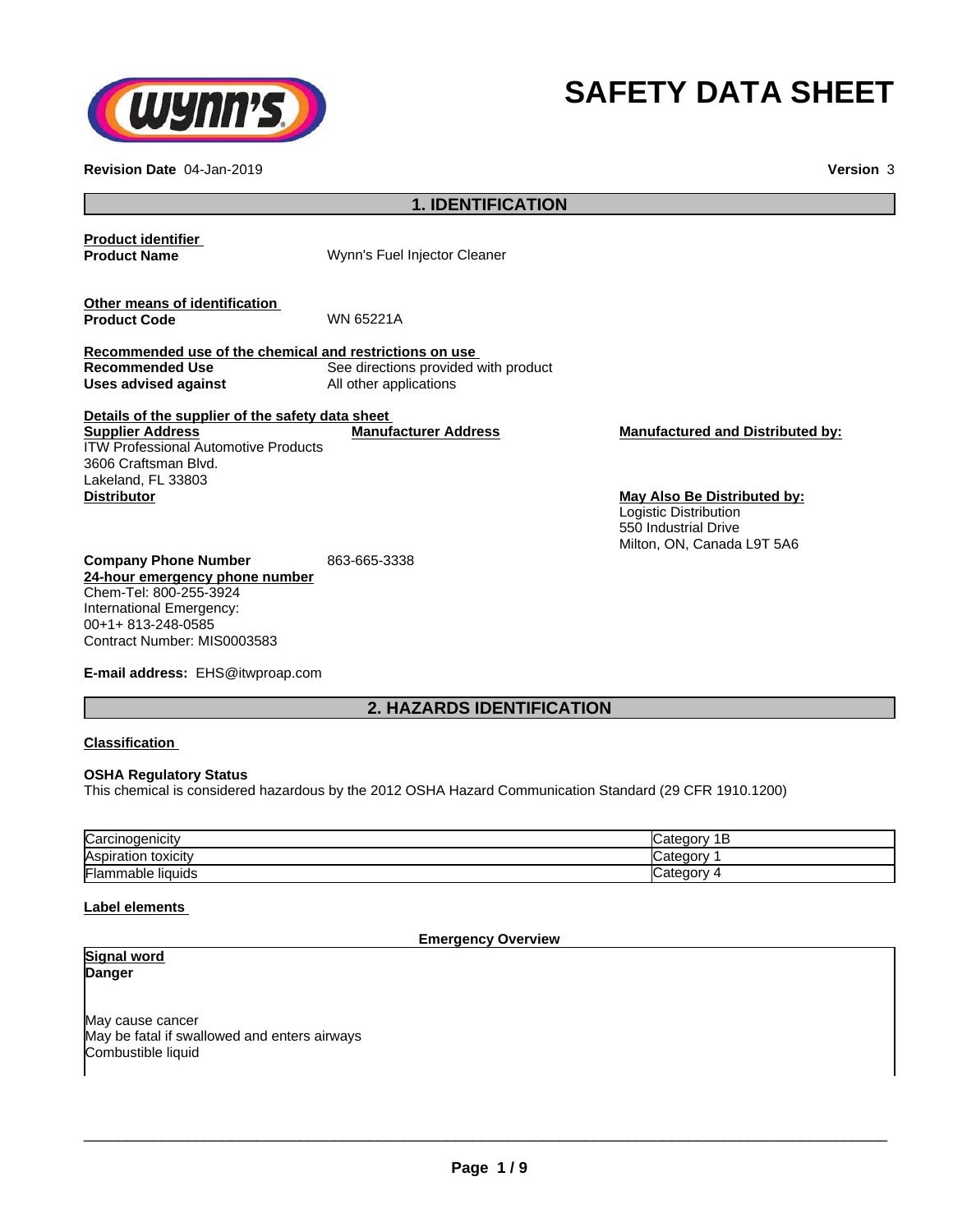

# **Precautionary Statements - Prevention**

Obtain special instructions before use Do not handle until all safety precautions have been read and understood Use personal protective equipment as required Keep away from heat/sparks/open flames/hot surfaces. - No smoking

#### **Precautionary Statements - Response**

IF exposed or concerned: Get medical advice/attention IF SWALLOWED: Immediately call a POISON CENTER or doctor/physician Do NOT induce vomiting In case of fire: Use CO2, dry chemical, or foam to extinguish.

#### **Precautionary Statements - Storage**

Store locked up Store in a well-ventilated place. Keep cool

#### **Precautionary Statements - Disposal**

Dispose of contents/container to an approved waste disposal plant

#### **Hazards not otherwise classified (HNOC)** Not applicable

# **Other Information**

- Causes mild skin irritation

- Harmful to aquatic life with long lasting effects

Unknown acute toxicity 4.175 % of the mixture consists of ingredient(s) of unknown toxicity

# **3. COMPOSITION/INFORMATION ON INGREDIENTS**

| <b>Chemical Name</b>               | CAS No.       | Weight-%   |
|------------------------------------|---------------|------------|
| Fuels, diesel, no. 2               | 68476-34-6    | $60 - 100$ |
| Solvent naphtha (petroleum), light | 64742-95-6    | - 5        |
| aromatic                           |               |            |
| 1.2.4-Trimethylbenzene             | $95 - 63 - 6$ | - 5        |
| Naphthalene                        | $91 - 20 - 3$ | $0.1 - 1$  |

# **4. FIRST AID MEASURES**

#### **Description of first aid measures**

**General advice** The If symptoms persist, call a physician.

**Eye contact** Immediately flush with plenty of water. After initial flushing, remove any contact lenses and continue flushing for at least 15 minutes. Keep eye wide open while rinsing. If symptoms persist, call a physician.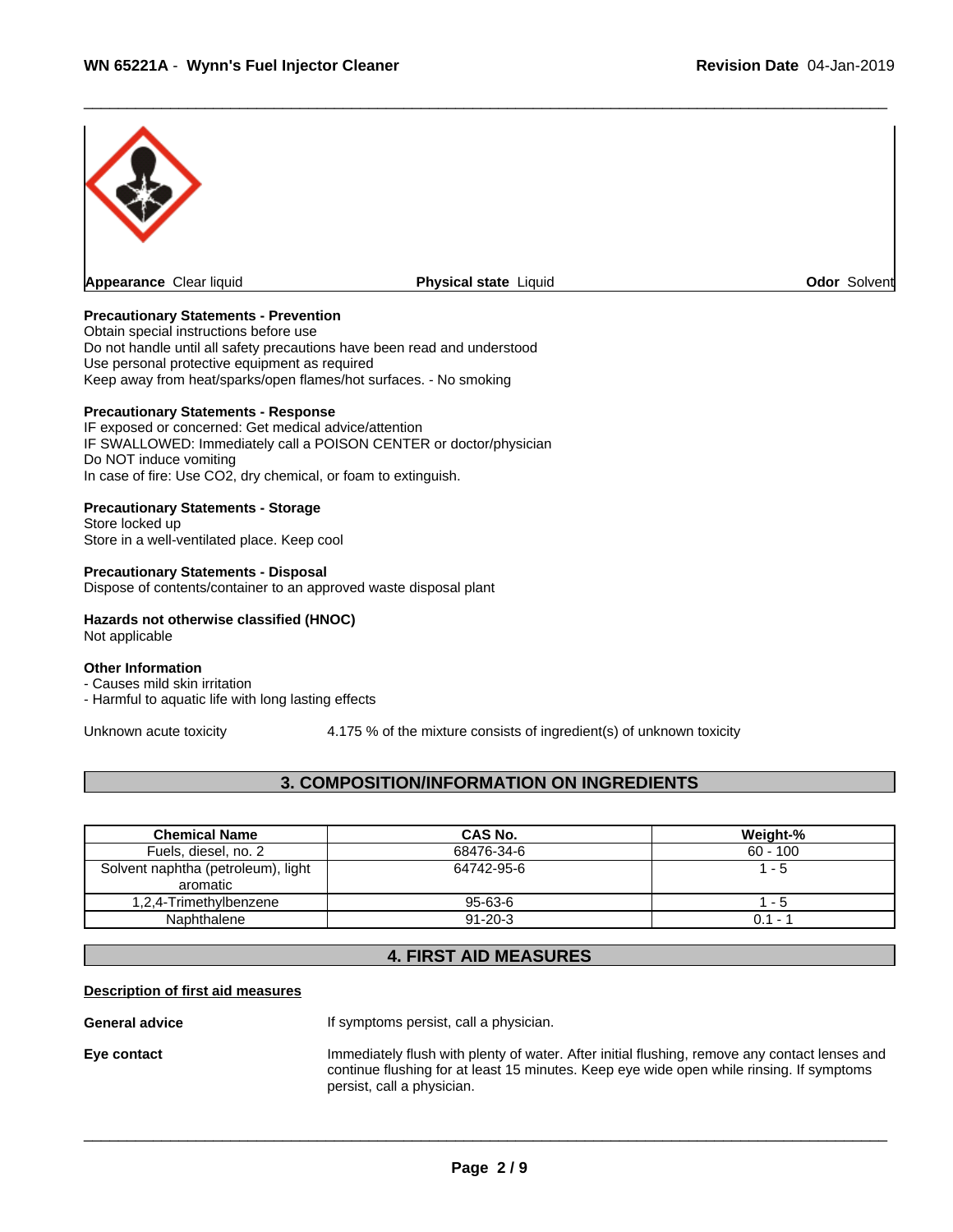| Suitable extinguishing media                                                         | <b>5. FIRE-FIGHTING MEASURES</b>                                                                                                                                                                        |  |  |  |  |
|--------------------------------------------------------------------------------------|---------------------------------------------------------------------------------------------------------------------------------------------------------------------------------------------------------|--|--|--|--|
| Note to physicians                                                                   | Treat symptomatically.                                                                                                                                                                                  |  |  |  |  |
|                                                                                      | Indication of any immediate medical attention and special treatment needed                                                                                                                              |  |  |  |  |
| <b>Symptoms</b>                                                                      | See section 2 for more information.                                                                                                                                                                     |  |  |  |  |
| Most important symptoms and effects, both acute and delayed                          |                                                                                                                                                                                                         |  |  |  |  |
| Use personal protective equipment as required.<br>Self-protection of the first aider |                                                                                                                                                                                                         |  |  |  |  |
| Ingestion                                                                            | Clean mouth with water and drink afterwards plenty of water. Never give anything by mouth<br>to an unconscious person. Call a physician. Do NOT induce vomiting.                                        |  |  |  |  |
| <b>Inhalation</b>                                                                    | Immediate medical attention is not required. If symptoms persist, call a physician. Move to<br>fresh air in case of accidental inhalation of vapors or decomposition products.                          |  |  |  |  |
| <b>Skin contact</b>                                                                  | Immediate medical attention is not required. Wash off immediately with soap and plenty of<br>water while removing all contaminated clothes and shoes. If skin irritation persists, call a<br>physician. |  |  |  |  |
|                                                                                      |                                                                                                                                                                                                         |  |  |  |  |

Use, Dry chemical, Carbon dioxide (CO2), Water spray (fog), Alcohol resistant foam

# **Unsuitable extinguishing media**

Do not use a solid water stream as it may scatter and spread fire

# **Specific hazards arising from the chemical**

Keep product and empty container away from heat and sources of ignition. Risk of ignition.

# **Explosion data**<br>**Sensitivity to Mechanical Impact** None. **Sensitivity to Mechanical Impact** None. **Sensitivity to Static Discharge**

#### **Protective equipment and precautions for firefighters**

As in any fire, wear self-contained breathing apparatus pressure-demand, MSHA/NIOSH (approved or equivalent) and full protective gear.

# **6. ACCIDENTAL RELEASE MEASURES**

# **Personal precautions, protective equipment and emergency procedures**

| Use personal protective equipment as required. Remove all sources of ignition. Evacuate<br>personnel to safe areas. Keep people away from and upwind of spill/leak. Pay attention to<br>flashback. Take precautionary measures against static discharges. |
|-----------------------------------------------------------------------------------------------------------------------------------------------------------------------------------------------------------------------------------------------------------|
|                                                                                                                                                                                                                                                           |
| See section 12 for additional ecological information. Do not flush into surface water or<br>sanitary sewer system. Prevent further leakage or spillage if safe to do so. Prevent product<br>from entering drains.                                         |
| Methods and material for containment and cleaning up                                                                                                                                                                                                      |
| Prevent further leakage or spillage if safe to do so.                                                                                                                                                                                                     |
| Soak up with inert absorbent material. Dam up. Pick up and transfer to properly labeled<br>containers. Take precautionary measures against static discharges.                                                                                             |
| Clean contaminated objects and areas thoroughly observing environmental regulations.                                                                                                                                                                      |
|                                                                                                                                                                                                                                                           |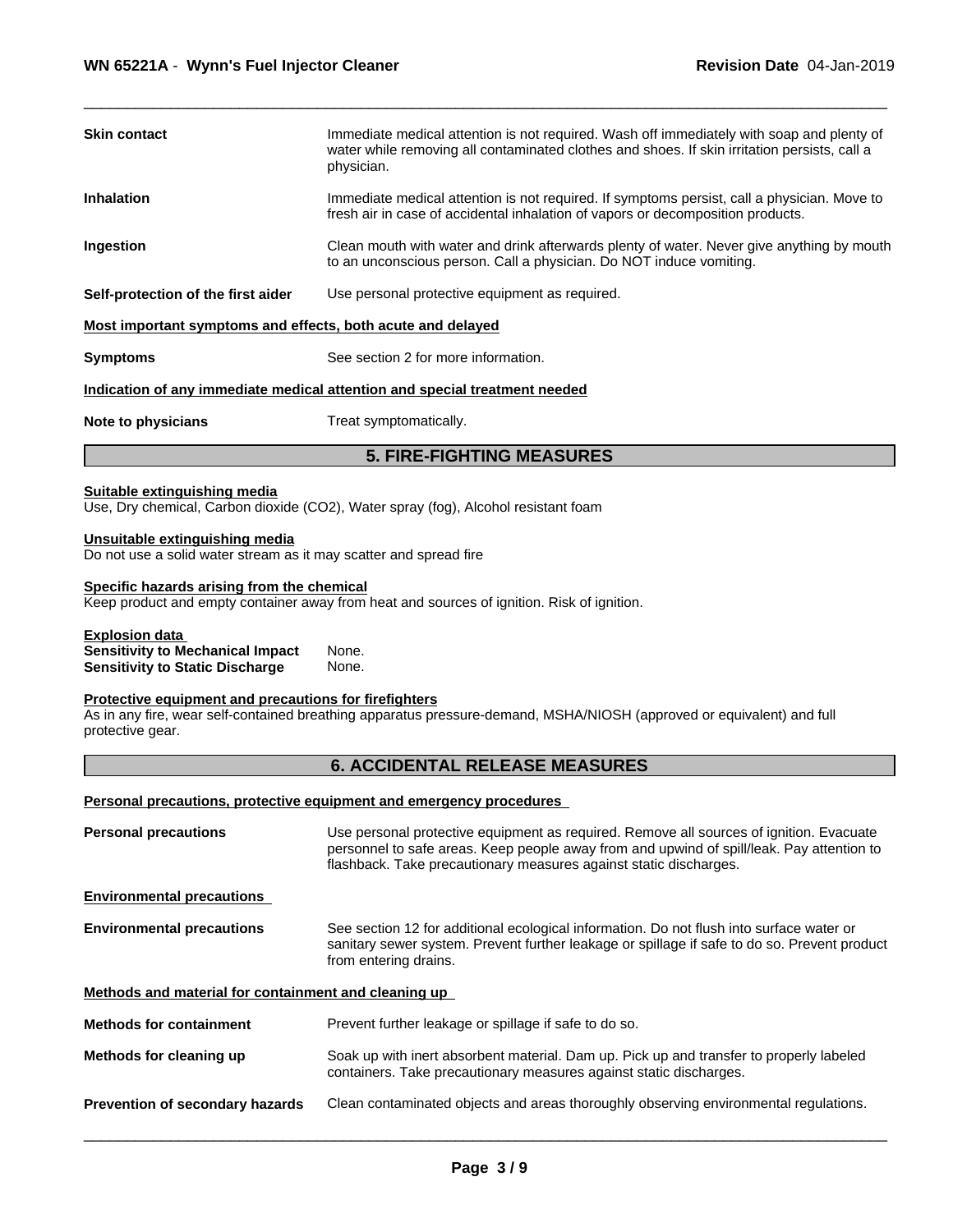# **7. HANDLING AND STORAGE**

#### **Precautions for safe handling**

**Advice on safe handling** Use with local exhaust ventilation. All equipment used when handling the productmust be grounded. Keep away from heat/sparks/open flames/hot surfaces. - No smoking. Use personal protective equipment as required.Do not breathe dust/fume/gas/mist/vapors/spray. Take necessary action to avoid static electricity discharge (which might cause ignition of organic vapors). **Conditions for safe storage, including any incompatibilities**

# **Storage Conditions** Keep away from heat, sparks, flame and other sources of ignition (i.e., pilot lights, electric motors and static electricity). Keep containers tightly closed in a cool, well-ventilated place. Keep away from heat. Keep in properly labeled containers.

**Incompatible materials** Strong oxidizing agents

# **8. EXPOSURE CONTROLS/PERSONAL PROTECTION**

#### **Control parameters**

#### **Exposure Guidelines** .

| <b>Chemical Name</b>   | <b>ACGIH TLV</b>                              | <b>OSHA PEL</b>                      | <b>NIOSH IDLH</b>         |
|------------------------|-----------------------------------------------|--------------------------------------|---------------------------|
| Fuels, diesel, no. 2   | TWA: 100 mg/m <sup>3</sup> total hydrocarbons |                                      |                           |
| 68476-34-6             | inhalable fraction and vapor                  |                                      |                           |
|                        |                                               |                                      |                           |
| 1,2,4-Trimethylbenzene |                                               |                                      | TWA: 25 ppm               |
| 95-63-6                |                                               |                                      | TWA: $125 \text{ mg/m}^3$ |
| Naphthalene            | TWA: 10 ppm                                   | TWA: 10 ppm                          | IDLH: 250 ppm             |
| $91 - 20 - 3$          | S*                                            | TWA: 50 mg/m <sup>3</sup>            | TWA: 10 ppm               |
|                        |                                               | (vacated) TWA: 10 ppm                | TWA: $50 \text{ mg/m}^3$  |
|                        |                                               | (vacated) TWA: $50 \text{ mg/m}^3$   | STEL: 15 ppm              |
|                        |                                               | (vacated) STEL: 15 ppm               | STEL: 75 $mq/m3$          |
|                        |                                               | (vacated) STEL: 75 mg/m <sup>3</sup> |                           |

*NIOSH IDLH Immediately Dangerous to Life or Health*

**Other Information** Vacated limits revoked by the Court of Appeals decision in AFL-CIO v.OSHA, 965 F.2d 962 (11th Cir., 1992).

#### **Appropriate engineering controls**

**Engineering Controls** Showers Eyewash stations Ventilation systems **Individual protection measures, such as personal protective equipment Eye/face protection** Tight sealing safety goggles. **Skin and body protection** Wear protective natural rubber, nitrile rubber, Neoprene™ or PVC gloves. **Respiratory protection** Use NIOSH-approved air-purifying respirator with organic vapor cartridge or canister, as appropriate. **General Hygiene Considerations** When using do not eat, drink or smoke. Regular cleaning of equipment, work area and clothing is recommended.

# 9. PHYSICAL AND CHEMICAL PROPERTIES

 $\overline{\phantom{a}}$  ,  $\overline{\phantom{a}}$  ,  $\overline{\phantom{a}}$  ,  $\overline{\phantom{a}}$  ,  $\overline{\phantom{a}}$  ,  $\overline{\phantom{a}}$  ,  $\overline{\phantom{a}}$  ,  $\overline{\phantom{a}}$  ,  $\overline{\phantom{a}}$  ,  $\overline{\phantom{a}}$  ,  $\overline{\phantom{a}}$  ,  $\overline{\phantom{a}}$  ,  $\overline{\phantom{a}}$  ,  $\overline{\phantom{a}}$  ,  $\overline{\phantom{a}}$  ,  $\overline{\phantom{a}}$ 

# **9.1. Information on basic physical and chemical properties**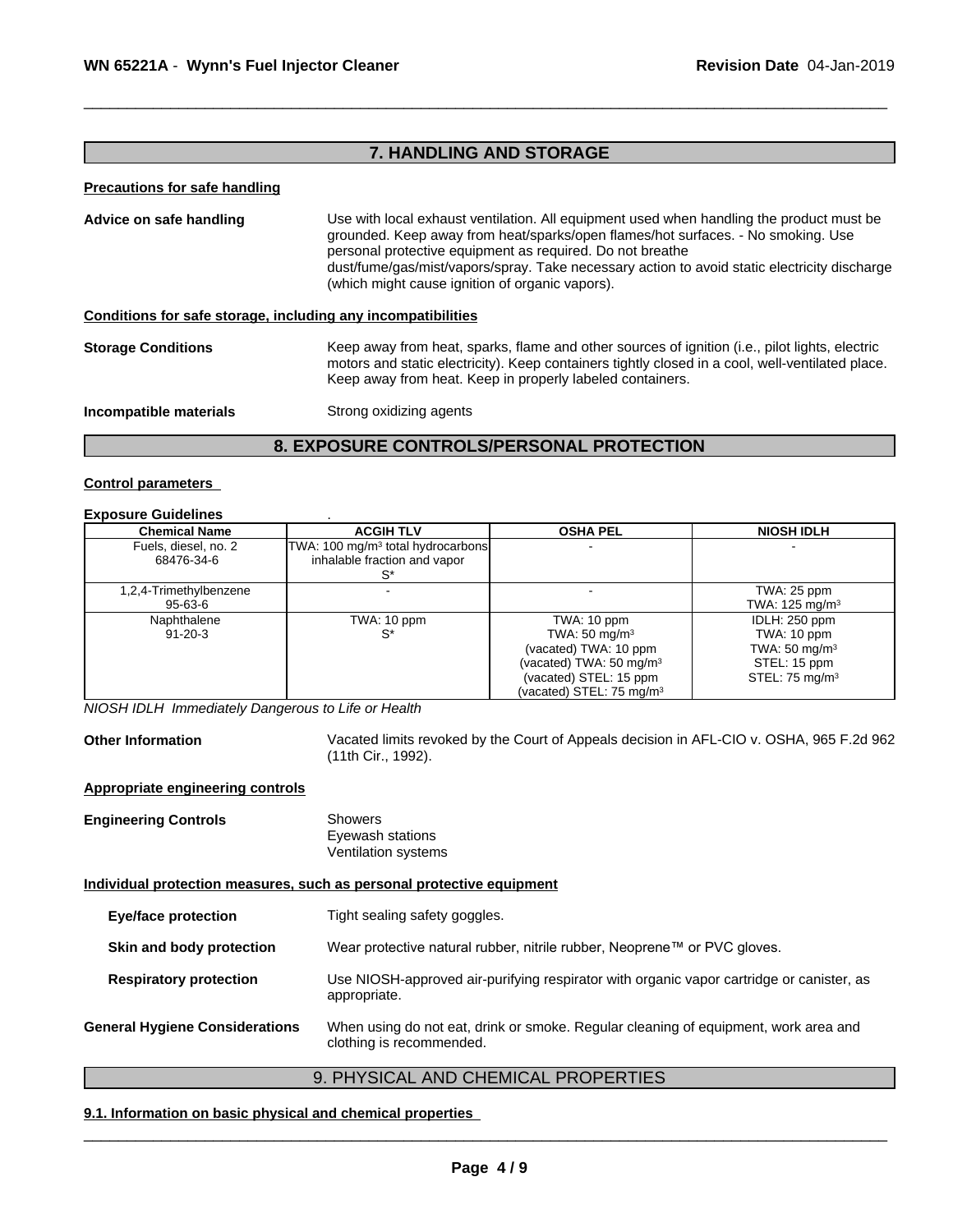**Physical state** Liquid **Appearance** Clear liquid **Odor** Solvent Solvent Solvent Solvent Solvent Solvent Solvent Solvent Solvent Solvent Solvent Solvent Solvent Solvent Solvent Solvent Solvent Solvent Solvent Solvent Solvent Solvent Solvent Solvent Solvent Solvent Solvent

**Explosive properties**<br> **Explosive properties**<br>
No information available<br>
No information available **Oxidizing properties Melting point / freezing point**<br> **Boiling point / boiling range**  $\rightarrow$  35 °C / > 95 °F **Boiling point / boiling range Flash point** 64 °C / 147 °F **Evaporation rate** No information available **Flammability (solid, gas)** No information available **Flammability Limit in Air Upper flammability limit:** No information available<br> **Lower flammability limit:** No information available **Lower flammability limit:**<br>Vapor pressure **Vapor pressure No information available**<br> **Vapor density No information available Relative density** 0.84<br> **Water solubility CONFIDENT** Insoluble in water **Water solubility Solubility(ies)** No information available **Partition coefficient** No information available **Autoignition temperature No information available**<br> **Decomposition temperature No information available Decomposition temperature** No inform<br>**Kinematic viscosity** 2 mm<sup>2/s</sup> **Kinematic viscosity Dynamic viscosity** No information available

**Other Information VOC Content (%)** 2.81173

**Color** amber **Odor threshold** No information available

**pH** No information available<br> **Melting point / freezing point** No information available

**No information available** 0.84

**Softening point** No information available **Molecular weight** No information available **Density** No information available **Bulk density** No information available

# **10. STABILITY AND REACTIVITY**

**Reactivity** No information available

# **Chemical stability**

Stable under normal conditions

# **Possibility of Hazardous Reactions**

None under normal processing.

# **Conditions to avoid** Heat, flames and sparks.

**Incompatible materials** Strong oxidizing agents

#### **Hazardous Decomposition Products** Carbon oxides

# **11. TOXICOLOGICAL INFORMATION**

# **Information on likely routes of exposure**

**Inhalation** May cause irritation of respiratory tract.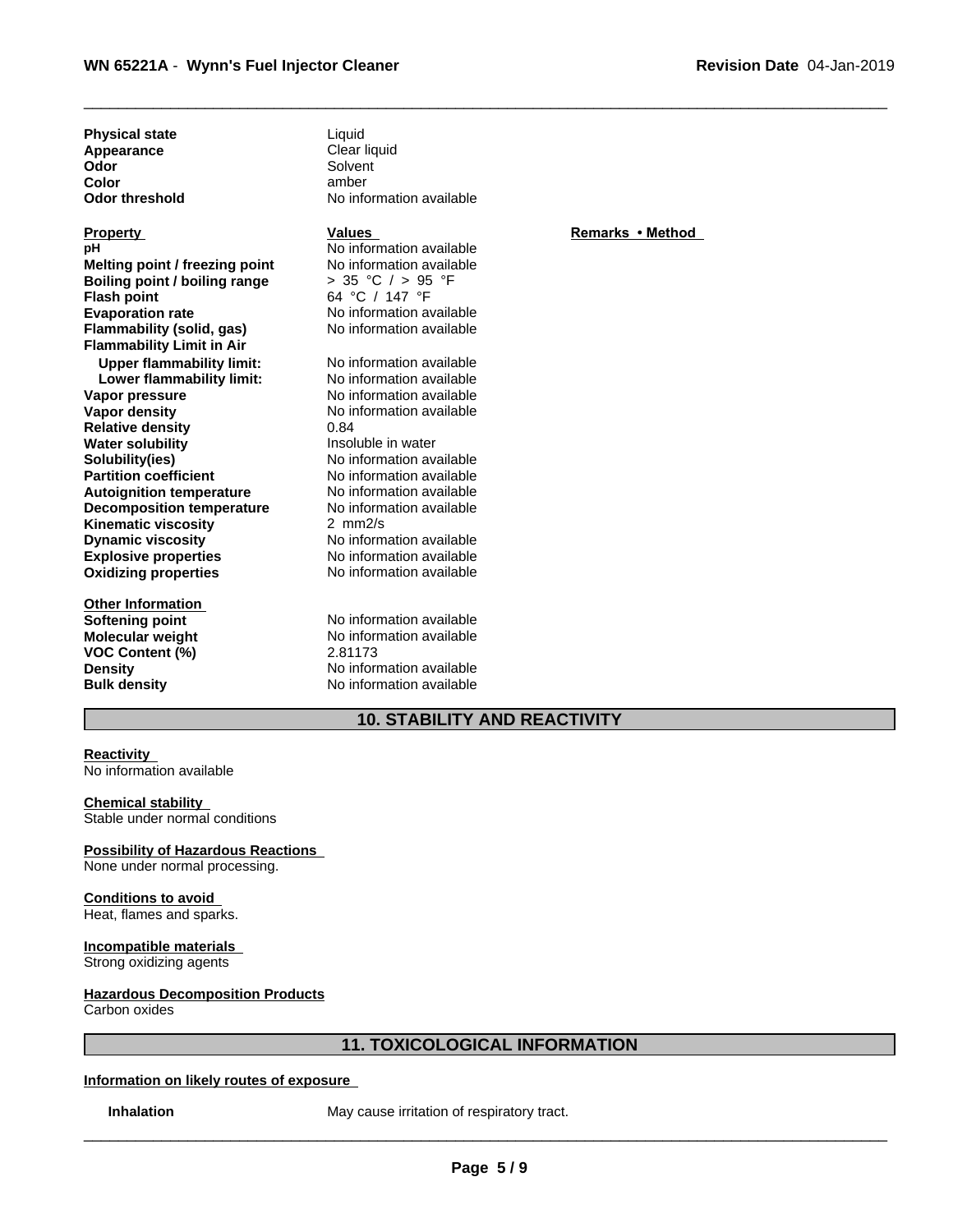| Eye contact                                                                                                                                                                                                                                                                                                                                                                                                                                                       |                             | Contact with eyes may cause irritation. May cause redness and tearing of the eyes. |  |                                                                                                                                          |                                                                                          |  |  |
|-------------------------------------------------------------------------------------------------------------------------------------------------------------------------------------------------------------------------------------------------------------------------------------------------------------------------------------------------------------------------------------------------------------------------------------------------------------------|-----------------------------|------------------------------------------------------------------------------------|--|------------------------------------------------------------------------------------------------------------------------------------------|------------------------------------------------------------------------------------------|--|--|
| <b>Skin contact</b>                                                                                                                                                                                                                                                                                                                                                                                                                                               |                             | May cause skin irritation and/or dermatitis.                                       |  |                                                                                                                                          |                                                                                          |  |  |
| Ingestion                                                                                                                                                                                                                                                                                                                                                                                                                                                         |                             | Ingestion may cause irritation to mucous membranes.                                |  |                                                                                                                                          |                                                                                          |  |  |
| <b>Chemical Name</b>                                                                                                                                                                                                                                                                                                                                                                                                                                              |                             | Oral LD50<br><b>Dermal LD50</b><br><b>Inhalation LC50</b>                          |  |                                                                                                                                          |                                                                                          |  |  |
| Solvent naphtha (petroleum), light<br>laromatic<br>64742-95-6                                                                                                                                                                                                                                                                                                                                                                                                     | $= 8400$ mg/kg (Rat)        |                                                                                    |  | > 2000 mg/kg (Rabbit)                                                                                                                    | $= 3400$ ppm (Rat) 4 h                                                                   |  |  |
| 1,2,4-Trimethylbenzene<br>95-63-6                                                                                                                                                                                                                                                                                                                                                                                                                                 | $=$ 3280 mg/kg (Rat)        |                                                                                    |  | $>$ 3160 mg/kg (Rabbit)                                                                                                                  | $= 18$ g/m <sup>3</sup> (Rat) 4 h                                                        |  |  |
| Naphthalene<br>91-20-3                                                                                                                                                                                                                                                                                                                                                                                                                                            | Rat)                        |                                                                                    |  | = 490 mg/kg ( Rat ) = 1110 mg/kg ( = 1120 mg/kg ( Rabbit ) > 20 g/kg<br>Rabbit)                                                          | $>$ 340 mg/m <sup>3</sup> (Rat) 1 h                                                      |  |  |
| Information on toxicological effects                                                                                                                                                                                                                                                                                                                                                                                                                              |                             |                                                                                    |  |                                                                                                                                          |                                                                                          |  |  |
| <b>Symptoms</b>                                                                                                                                                                                                                                                                                                                                                                                                                                                   |                             | No information available.                                                          |  |                                                                                                                                          |                                                                                          |  |  |
| Delayed and immediate effects as well as chronic effects from short and long-term exposure                                                                                                                                                                                                                                                                                                                                                                        |                             |                                                                                    |  |                                                                                                                                          |                                                                                          |  |  |
| <b>Sensitization</b>                                                                                                                                                                                                                                                                                                                                                                                                                                              |                             | No information available.                                                          |  |                                                                                                                                          |                                                                                          |  |  |
| <b>Germ cell mutagenicity</b>                                                                                                                                                                                                                                                                                                                                                                                                                                     |                             | No information available.                                                          |  |                                                                                                                                          |                                                                                          |  |  |
| Carcinogenicity                                                                                                                                                                                                                                                                                                                                                                                                                                                   |                             |                                                                                    |  |                                                                                                                                          | The table below indicates whether each agency has listed any ingredient as a carcinogen. |  |  |
| <b>Chemical Name</b>                                                                                                                                                                                                                                                                                                                                                                                                                                              | <b>ACGIH</b>                | <b>IARC</b>                                                                        |  | <b>NTP</b>                                                                                                                               | <b>OSHA</b>                                                                              |  |  |
| Fuels, diesel, no. 2<br>68476-34-6                                                                                                                                                                                                                                                                                                                                                                                                                                | A3                          | Group 3                                                                            |  |                                                                                                                                          |                                                                                          |  |  |
| Naphthalene<br>$91 - 20 - 3$                                                                                                                                                                                                                                                                                                                                                                                                                                      | A3                          | Group 2B<br>Reasonably Anticipated                                                 |  | X                                                                                                                                        |                                                                                          |  |  |
| ACGIH (American Conference of Governmental Industrial Hygienists)<br>A3 - Animal Carcinogen<br>IARC (International Agency for Research on Cancer)<br>Group 2A - Probably Carcinogenic to Humans<br>Not classifiable as a human carcinogen<br>NTP (National Toxicology Program)<br>Reasonably Anticipated - Reasonably Anticipated to be a Human Carcinogen<br>OSHA (Occupational Safety and Health Administration of the US Department of Labor)<br>$X$ - Present |                             |                                                                                    |  |                                                                                                                                          |                                                                                          |  |  |
| <b>Chronic toxicity</b><br><b>Target Organ Effects</b>                                                                                                                                                                                                                                                                                                                                                                                                            |                             |                                                                                    |  | May cause adverse effects on the bone marrow and blood-forming system.<br>Blood, Central nervous system, Eyes, Respiratory system, Skin. |                                                                                          |  |  |
| The following values are calculated based on chapter 3.1 of the GHS document.<br><b>ATEmix (oral)</b><br><b>ATEmix (dermal)</b>                                                                                                                                                                                                                                                                                                                                   | 129566 mg/kg<br>53336 mg/kg |                                                                                    |  |                                                                                                                                          |                                                                                          |  |  |

# **12. ECOLOGICAL INFORMATION**

# **Ecotoxicity**

4.302 % of the mixture consists of component(s) of unknown hazards to the aquatic environment

# **Persistence and degradability**

**ATEmix (dermal)** 53336 mg<br>**ATEmix (inhalation-dust/mist)** 106 mg/l

**ATEmix** (inhalation-dust/mist)

No information available.

# **Bioaccumulation**

No information available.

#### **Mobility**

No information available.

| $\sim$ $\sim$ $\sim$ $\sim$ $\sim$ | nhom.<br>Name | $- - -$<br>innt<br>. .<br>coemcient<br>- |
|------------------------------------|---------------|------------------------------------------|
|------------------------------------|---------------|------------------------------------------|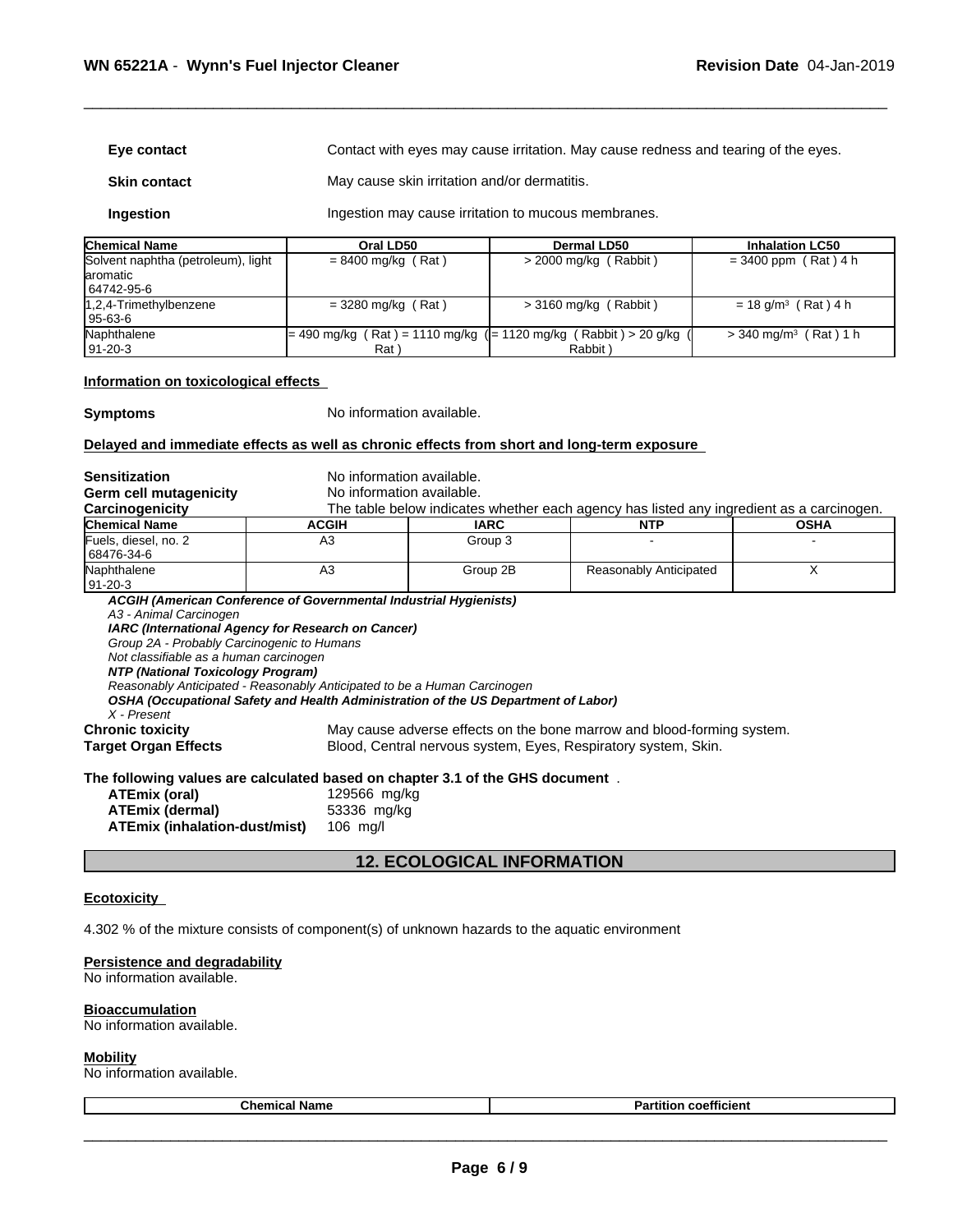| 1,2,4-Trimethylbenzene | 3.63 |
|------------------------|------|
| $95 - 63 - 6$          |      |
| Naphthalene            | კ.ხ  |
| $91 - 20 - 3$          |      |

# **Other adverse effects**

No information available

# **13. DISPOSAL CONSIDERATIONS**

#### **Waste treatment methods**

**Disposal of wastes** Disposal should be in accordance with applicable regional, national and local laws and regulations. **Contaminated packaging** Do not reuse container. **US EPA Waste Number** U055 U165 U239

| <b>Chemical Name</b> | <b>RCRA - Halogenated</b><br><b>Organic Compounds</b> | <b>RCRA - P Series Wastes</b> | <b>RCRA - F Series Wastes</b> | <b>RCRA - K Series Wastes</b> |  |
|----------------------|-------------------------------------------------------|-------------------------------|-------------------------------|-------------------------------|--|
| Naphthalene          |                                                       |                               | Toxic waste                   |                               |  |
| $91 - 20 - 3$        |                                                       |                               | waste number F025             |                               |  |
|                      |                                                       |                               | Waste description:            |                               |  |
|                      |                                                       |                               | Condensed light ends, spent   |                               |  |
|                      |                                                       |                               | filters and filter aids, and  |                               |  |
|                      |                                                       |                               | spent desiccant wastes from   |                               |  |
|                      |                                                       |                               | the production of certain     |                               |  |
|                      |                                                       |                               | chlorinated aliphatic         |                               |  |
|                      |                                                       |                               | hydrocarbons, by free         |                               |  |
|                      |                                                       |                               | radical catalyzed processes.  |                               |  |
|                      |                                                       |                               | These chlorinated aliphatic   |                               |  |
|                      |                                                       |                               | hydrocarbons are those        |                               |  |
|                      |                                                       |                               | having carbon chain lengths   |                               |  |
|                      |                                                       |                               | ranging from one to and       |                               |  |
|                      |                                                       |                               | including five, with varying  |                               |  |
|                      |                                                       |                               | amounts and positions of      |                               |  |
|                      |                                                       |                               | chlorine substitution.        |                               |  |

This product contains one or more substances that are listed with the State of California as a hazardous waste.

| .<br>ne"<br>vame | 'alifornia،<br><b>Hazardous Waste Status</b> |
|------------------|----------------------------------------------|
| Naphthalene      | Toxic                                        |
| $91 - 20 - 3$    |                                              |

# **14. TRANSPORT INFORMATION**

# **Note:**

| DOT<br>Proper shipping name:         | Not regulated |  |
|--------------------------------------|---------------|--|
| IATA<br>Proper shipping name:        | Not regulated |  |
| <b>IMDG</b><br>Proper shipping name: | Not regulated |  |

| <b>15. REGULATORY INFORMATION</b>               |          |  |
|-------------------------------------------------|----------|--|
| <b>International Inventories</b><br><b>TSCA</b> | Complies |  |
|                                                 |          |  |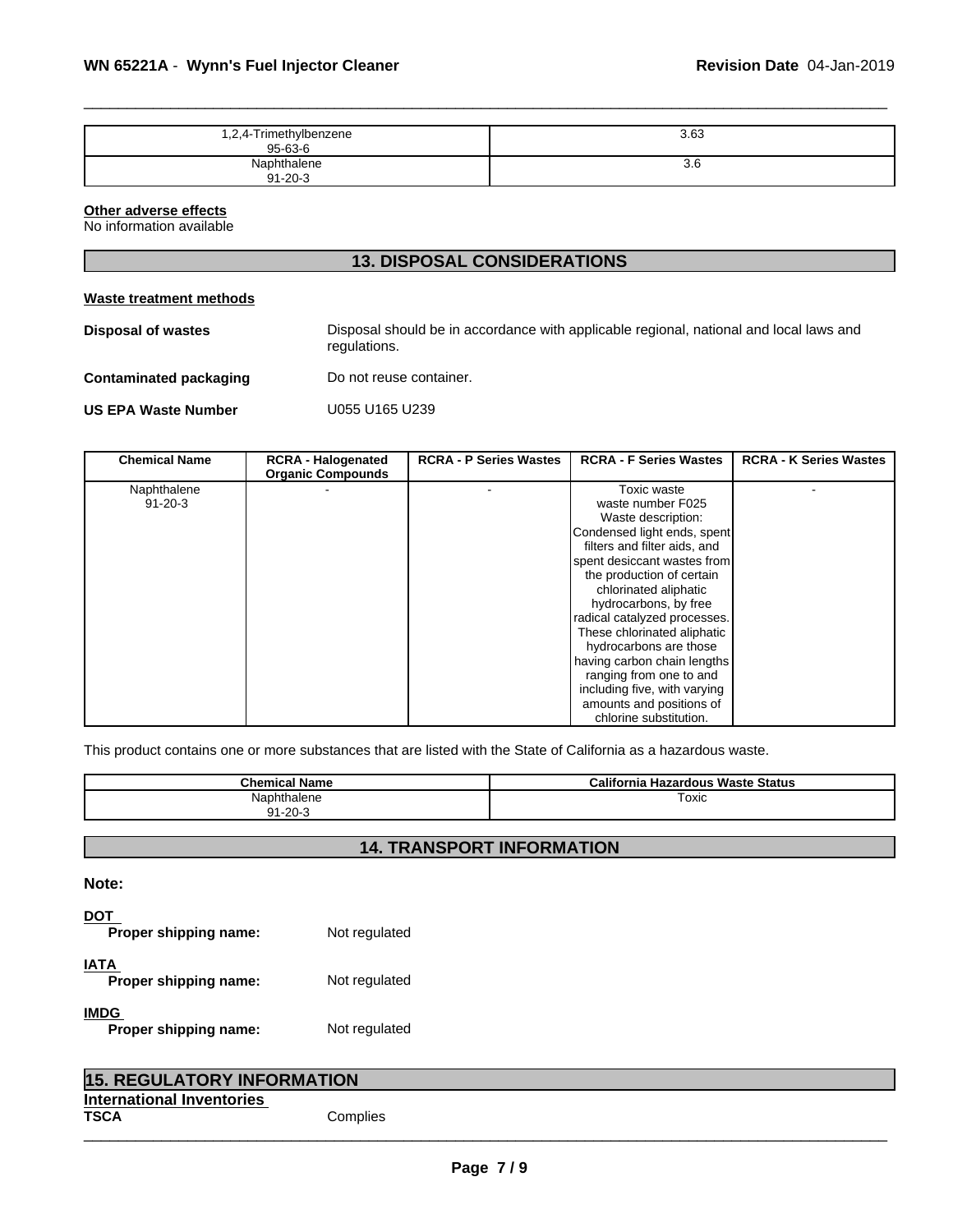| <b>DSL/NDSL</b>      | Complies |  |
|----------------------|----------|--|
| <b>EINECS/ELINCS</b> | Complies |  |
| <b>ENCS</b>          | Complies |  |
| <b>IECSC</b>         | Complies |  |
| KECL                 | Complies |  |
| <b>PICCS</b>         | Complies |  |
| <b>AICS</b>          | Complies |  |
|                      |          |  |

#### **Legend:**

**TSCA** - United States Toxic Substances Control Act Section 8(b) Inventory

**DSL/NDSL** - Canadian Domestic Substances List/Non-Domestic Substances List

**EINECS/ELINCS** - European Inventory of Existing Chemical Substances/European List of Notified Chemical Substances

**ENCS** - Japan Existing and New Chemical Substances

**IECSC** - China Inventory of Existing Chemical Substances

**KECL** - Korean Existing and Evaluated Chemical Substances

**PICCS** - Philippines Inventory of Chemicals and Chemical Substances

**AICS** - Australian Inventory of Chemical Substances

# **US Federal Regulations**

# **SARA 313**

Section 313 of Title III of the Superfund Amendments and Reauthorization Act of 1986 (SARA). This product contains a chemical or chemicals which are subject to the reporting requirements of the Act and Title 40 of the Code of Federal Regulations, Part 372

| 1,2,4-Trimethylbenzene - 95-63-6<br>1.0 |  |
|-----------------------------------------|--|
| Naphthalene - 91-20-3<br>0.1            |  |
| <b>SARA 311/312 Hazard Categories</b>   |  |
| Acute health hazard<br>Yes              |  |
| No<br><b>Chronic Health Hazard</b>      |  |
| Yes<br><b>Fire hazard</b>               |  |
| Sudden release of pressure hazard<br>No |  |
| No<br><b>Reactive Hazard</b>            |  |

# **CWA** (Clean Water Act)

This product contains the following substances which are regulated pollutants pursuant to the Clean Water Act (40 CFR 122.21 and 40 CFR 122.42)

| <b>Chemical Name</b>         | <b>CWA - Reportable</b><br>Quantities | <b>CWA - Toxic Pollutants</b> | <b>CWA - Priority Pollutants</b> | <b>CWA - Hazardous</b><br><b>Substances</b> |
|------------------------------|---------------------------------------|-------------------------------|----------------------------------|---------------------------------------------|
| Naphthalene<br>$91 - 20 - 3$ | 100 lb                                |                               |                                  |                                             |

# **CERCLA**

This material, as supplied, contains one or more substances regulated as a hazardous substance under the Comprehensive Environmental Response Compensation and Liability Act (CERCLA) (40 CFR 302)

| <b>Chemical Name</b> | <b>Hazardous Substances RQs</b> | <b>CERCLA/SARA RQ</b> | <b>Reportable Quantity (RQ)</b>   |
|----------------------|---------------------------------|-----------------------|-----------------------------------|
| Naphthalene          | 100 lb 1 lb                     |                       | RQ 100 lb final RQ                |
| $91 - 20 - 3$        |                                 |                       | RQ 45.4 kg final RQ RQ 1 lb final |
|                      |                                 |                       | RQ                                |
|                      |                                 |                       | RQ 0.454 kg final RQ              |

# **US State Regulations**

# **California Proposition 65**

This product contains the following Proposition 65 chemicals

| <b>Chemical Name</b>  | <b>California Proposition 65</b> |  |
|-----------------------|----------------------------------|--|
| Naphthalene - 91-20-3 | Carcinoden                       |  |
| 98-82-8<br>Cumene     | Carcinoger                       |  |

# **U.S. State Right-to-Know Regulations**

| $\mathbf{B}$<br>∣Name<br>$\cdots$<br>Chemical | <b>New</b><br>Jersev | 1111111111111112 | ,,,,,<br>anna, |
|-----------------------------------------------|----------------------|------------------|----------------|
| 31 IZ 51 I 5<br>.<br>$\sim$                   |                      |                  |                |